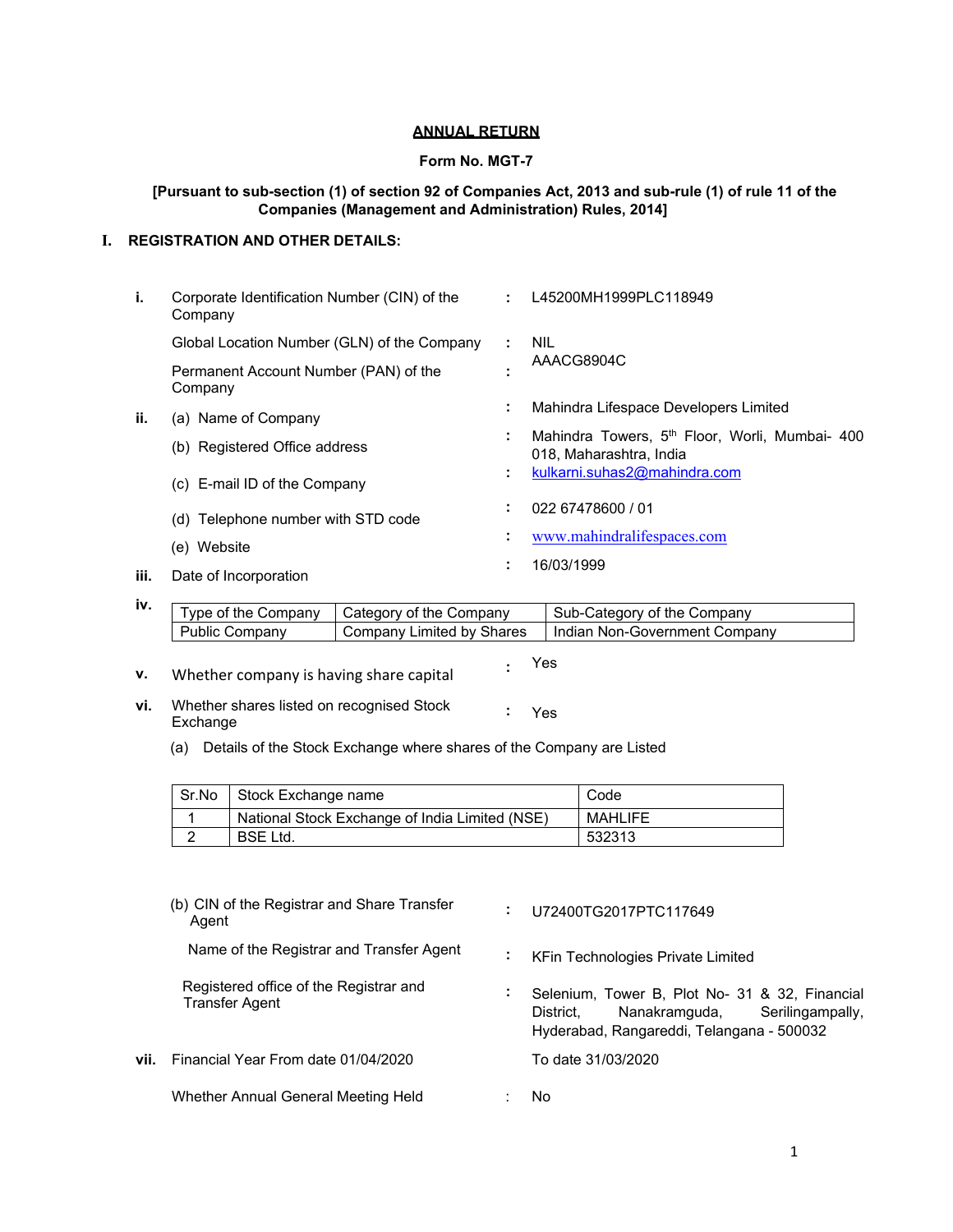| (a) If yes, date of AGM               | Scheduled on 28/08/2020     |
|---------------------------------------|-----------------------------|
| (b) Due date of AGM                   | 30/09/2020                  |
| (c) Whether extension for AGM Granted | $\therefore$ Not applicable |

## **II. PRINCIPAL BUSINESS ACTIVITIES OF THE COMPANY**

## **Number of Activities : 1**

| Sr.No. | <b>Main Activity</b><br><b>Group Code</b> | <b>Description of</b><br>Main activity<br>Group | <b>Business</b><br><b>Activity Code</b> | <b>Description of</b><br><b>Business</b><br><b>Activity</b> | % of turnover of the<br>Company |
|--------|-------------------------------------------|-------------------------------------------------|-----------------------------------------|-------------------------------------------------------------|---------------------------------|
|        |                                           | Construction                                    | ᄃ                                       | <b>Buildings</b>                                            | 95.71                           |

# **III. PARTCULARS OF HOLDING, SUBSIDIARY AND ASSOCIATE COMPANIES (INCLUDING JOINT VENTURES)**

No. of Companies for which information is to be given: 19

| Sr.No          | Name of the Company                                                                                 | <b>CIN / FCRN</b>     | <b>Holding/ Subsidiary /</b><br>Associate / Joint<br><b>Venture</b> | $%$ of<br>shares<br>held |
|----------------|-----------------------------------------------------------------------------------------------------|-----------------------|---------------------------------------------------------------------|--------------------------|
| $\mathbf{1}$   | Mahindra and Mahindra Limited                                                                       | L65990MH1945PLC004558 | Holding                                                             | 51.48                    |
| $\overline{2}$ | Mahindra World City Developers Limited                                                              | U92490TN1997PLC037551 | Subsidiary                                                          | 89.00                    |
| 3              | Mahindra World City (Jaipur) Limited                                                                | U45209RJ2005PLC021207 | Subsidiary                                                          | 74.00                    |
| 4              | Mahindra Integrated Township Limited                                                                | U74140TN1996PLC068288 | Subsidiary                                                          | $97.14*$                 |
| 5              | Mahindra Residential Developers Limited                                                             | U45200TN2008PLC066292 | Subsidiary                                                          | $97.14^{\circ}$          |
| 6              | Mahindra Industrial Park Chennai<br>Limited                                                         | U45209TN2014PLC098543 | Subsidiary                                                          | 53.40^                   |
| $\overline{7}$ | Mahindra Homes Private Limited                                                                      | U70102MH2010PTC203618 | Subsidiary                                                          | 71.61                    |
| 8              | Mahindra Happinest Developers Limited                                                               | U70100MH2017PTC299424 | Subsidiary                                                          | 51.00                    |
| 9              | Mahindra Bloomdale Developers Limited<br>(formerly known as Mahindra Bebanco<br>Developers Limited) | U45203MH2008PLC183107 | Subsidiary                                                          | 100.00                   |
| 10             | Mahindra Infrastructure Developers<br>Limited                                                       | U45201MH2001PLC131942 | Subsidiary                                                          | 100.00                   |
| 11             | Mahindra World City (Maharashtra)<br>Limited                                                        | U45309MH2005PLC156225 | Subsidiary                                                          | 100.00                   |
| 12             | Knowledge Township Limited                                                                          | U72900MH2007PLC173137 | Subsidiary                                                          | 100.00                   |
| 13             | Industrial Township (Maharashtra)<br>Limited                                                        | U45203MH2008PLC184190 | Subsidiary                                                          | 100.00                   |
| 14             | Anthurium Developers Limited                                                                        | U70109MH2010PLC203619 | Subsidiary                                                          | 100.00                   |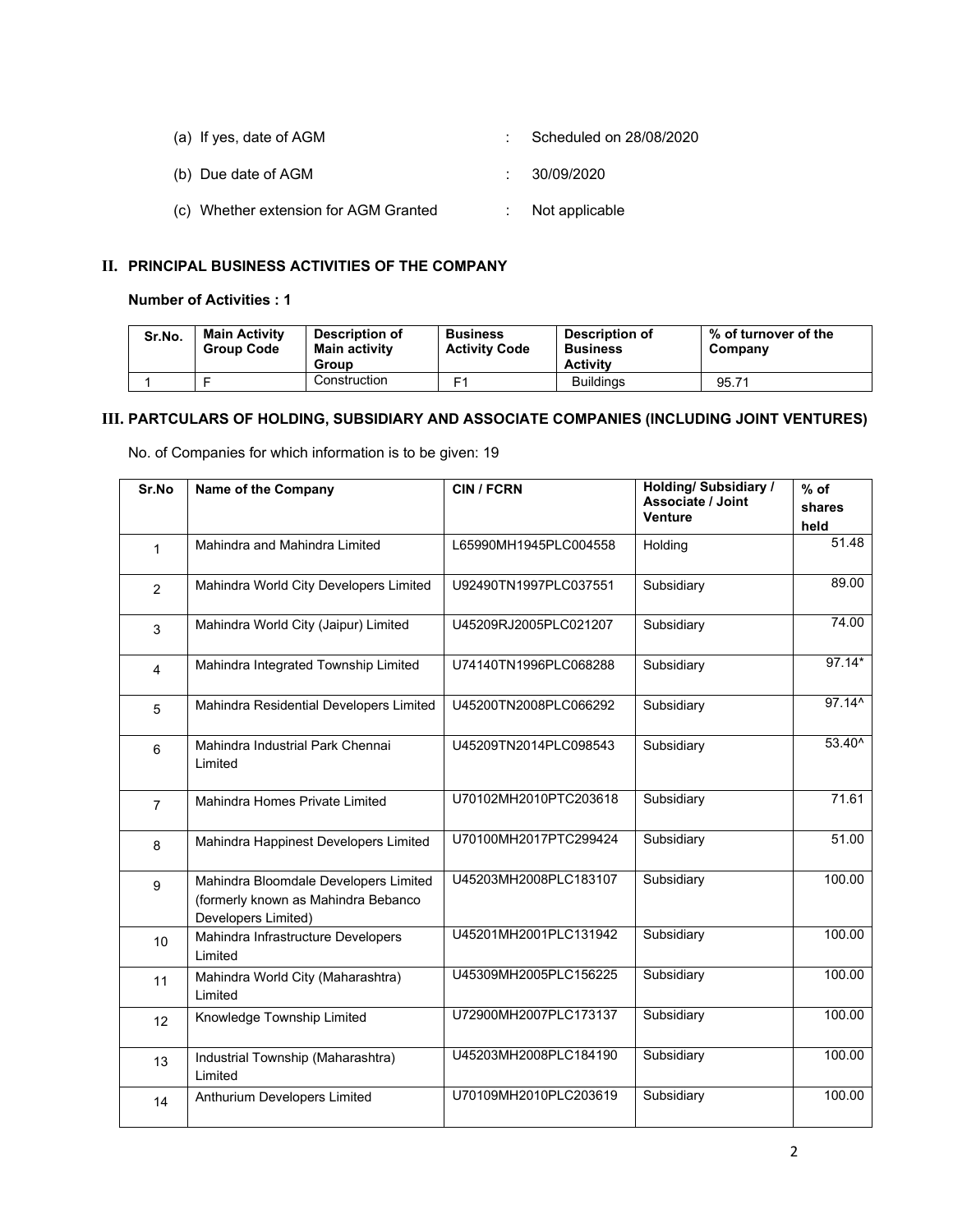| 15 | Mahindra Industrial Park Private Limited<br>(formerly known as Industrial Cluster<br>Private Limited) | U70102MH2013PTC241512 | Subsidiary | 100.00    |
|----|-------------------------------------------------------------------------------------------------------|-----------------------|------------|-----------|
| 16 | Deep Mangal Developers Private<br>Limited@                                                            | U70102MH1989PTC051878 | Subsidiary | $100.00*$ |
| 17 | Mahindra Water Utilities Limited                                                                      | U45205MH1999PLC121235 | Subsidiary | 98.99^    |
| 18 | Moonshine Construction Private Limited                                                                | U45200MH1996PTC099607 | Subsidiary | 100.00\$  |
| 19 | Mahindra Knowledge Park (Mohali)<br>Limited                                                           | U00000PB2000PLC024091 | Subsidiary | 99.97\$   |

\*Includes direct and indirect holding through subsidiary company.

^Indirect shareholding through subsidiary company.

 \$ Includes direct and indirect holding through subsidiary company by way of equity shares and preference shares on which voting rights are accrued.

## **IV. SHARE CAPITAL, DEBENTURE AND OTHER SECURITIES OF THE COMPANY**

### **I. SHARE CAPITAL**

#### **(a) Equity share capital**

| <b>Particulars</b>                           | <b>Authorized capital</b> | <b>Issued capital</b> | <b>Subscribed capital</b> | Paid-up capital |
|----------------------------------------------|---------------------------|-----------------------|---------------------------|-----------------|
| Total number of equity shares                | 115,000,000               | 51.412.451            | 51.361.388                | 51.361.388      |
| Total amount of Equity Shares<br>(in Rupees) | 1.150.000.000             | 514.124.510           | 513.613.880               | 513.613.880     |

Number of Classes: 0

| <b>Class of Shares</b>      | <b>Authorized capital</b> | <b>Issued capital</b> | <b>Subscribed</b> | Paid-up capital |
|-----------------------------|---------------------------|-----------------------|-------------------|-----------------|
| <b>Equity Shares</b>        |                           |                       | capital           |                 |
| Number of Equity            | 115,000,000               | 51,412,451            | 51,361,388        | 51,361,388      |
| <b>Shares</b>               |                           |                       |                   |                 |
| Nominal value per share (in | 10                        | 10                    | 10                | 10              |
| rupees)                     |                           |                       |                   |                 |
| Total amount of             | 1,150,000,000             | 514,124,510           | 513,613,880       | 513,613,880     |
| Equity Shares (in           |                           |                       |                   |                 |
| rupees)                     |                           |                       |                   |                 |

## **(b) Preference share capital**

| <b>Particulars</b>                               | <b>Authorized capital</b> | <b>Issued capital</b> | <b>Subscribed capital</b> | <b>Paid-up capital</b> |
|--------------------------------------------------|---------------------------|-----------------------|---------------------------|------------------------|
| Total number of Preference shares                |                           |                       |                           |                        |
| Total amount of Preference Shares<br>(in Rupees) |                           |                       |                           |                        |

Number of Classes: 0

| <b>Class of Shares</b><br><b>Equity Shares</b> | <b>Authorized capital</b> | <b>Issued capital</b> | <b>Subscribed</b><br>capital | Paid-up capital |
|------------------------------------------------|---------------------------|-----------------------|------------------------------|-----------------|
| Number of Preference                           |                           |                       |                              |                 |
| <b>Shares</b>                                  |                           |                       |                              |                 |
| Nominal value per share (in                    |                           |                       |                              |                 |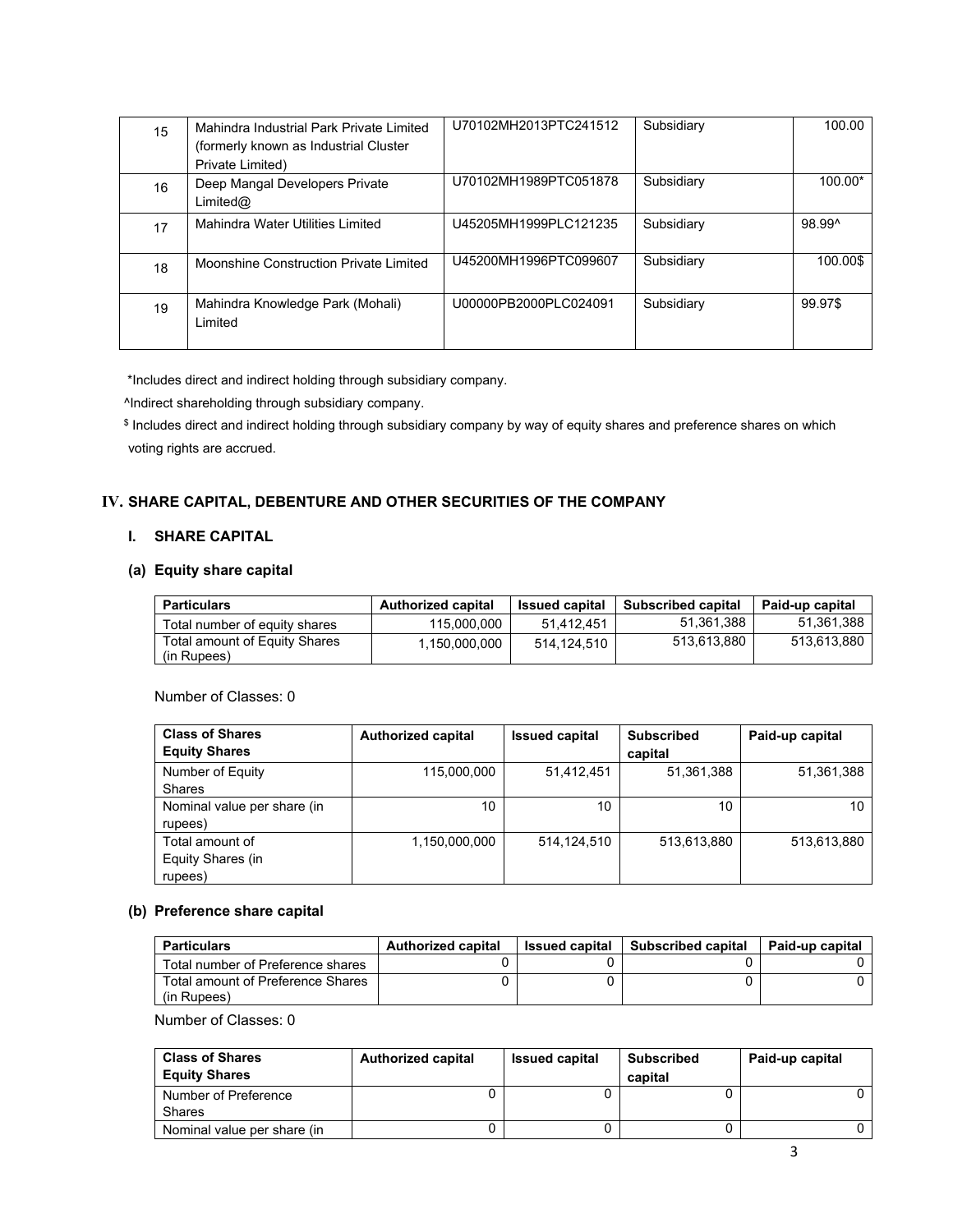| rupees)                       |  |  |
|-------------------------------|--|--|
| Total amount of               |  |  |
| Preference Shares (in rupees) |  |  |

## **(c) Unclassified Share Capital**

| <b>Particulars</b>                  | <b>Authorised Share Capital</b> |
|-------------------------------------|---------------------------------|
| Total amount of unclassified shares | 60.000.000                      |

## **(d) Break -Up of the Share Capital**

| <b>Class of shares</b>               | Number of<br>shares | <b>Total nominal</b><br>amount | <b>Total paid-up</b><br>amount | <b>Total</b><br>premium |
|--------------------------------------|---------------------|--------------------------------|--------------------------------|-------------------------|
| <b>Equity Shares</b>                 |                     |                                |                                |                         |
| At the beginning of the year         | 51,349,088          | 513,490,880                    | 513,490,880                    | 0                       |
| Increase during the year             | 12,300              | 123,000                        | 123,000                        | 0                       |
| i. Public issue                      | 0                   | 0                              | 0                              | 0                       |
| ii. Rights issue                     | 0                   | 0                              | 0                              | $\mathbf 0$             |
| iii. Bonus issue                     | $\mathbf 0$         | 0                              | 0                              | 0                       |
| iv. Private placement/ Preferential  | 0                   | 0                              | 0                              | 0                       |
| Allotment                            |                     |                                |                                |                         |
| v. ESOPs                             | 12,300              | 123,000                        | 123,000                        | 0                       |
| vi. Sweat Equity shares allotted     | 0                   | 0                              | $\mathbf{0}$                   | $\mathbf 0$             |
| vii. Conversion of preference shares | $\mathbf 0$         | 0                              | $\Omega$                       | $\mathbf 0$             |
| viii. Conversion of debentures       | $\mathbf{0}$        | 0                              | $\mathbf{0}$                   | 0                       |
| ix. GDRs/ ADRs                       | 0                   | 0                              | 0                              | $\mathbf 0$             |
| x. Others, specify                   | 0                   | 0                              | 0                              | $\mathbf 0$             |
| Decrease during the year             | $\mathbf 0$         | 0                              | 0                              | 0                       |
| i. Buy-back of shares                | $\mathbf 0$         | 0                              | 0                              | 0                       |
| ii. Shares forfeited                 | 0                   | 0                              | 0                              | 0                       |
| iii. Reduction of share capital      | $\mathbf{0}$        | 0                              | $\mathbf{0}$                   | $\mathbf 0$             |
| iv. Others, specify                  | 0                   | U                              | $\Omega$                       | $\mathbf 0$             |
| At the end of the year               | 51,361,388          | 513,613,880                    | 513,613,880                    | $\mathbf 0$             |
| <b>Preference Shares</b>             |                     |                                |                                |                         |
| At the beginning of the year         | $\mathbf 0$         | 0                              | 0                              | 0                       |
| Increase during the year             | $\pmb{0}$           | 0                              | 0                              | 0                       |
| I. Issue of shares                   | $\mathbf 0$         | 0                              | 0                              | $\mathbf 0$             |
| ii.Re-Issue of forfeited shares      | 0                   | 0                              | 0                              | 0                       |
| iii.Others, specify                  | $\mathbf 0$         | 0                              | $\mathbf 0$                    | $\pmb{0}$               |
| Decrease during the year             | $\mathbf 0$         | 0                              | 0                              | $\mathbf 0$             |
| i.Redemption of Shares               | $\mathbf 0$         | 0                              | 0                              | 0                       |
| ii.Shares Forfeited                  | $\mathbf 0$         | 0                              | $\overline{0}$                 | $\mathbf 0$             |
| iii.Reduction of share Capital       | 0                   | 0                              | 0                              | 0                       |
| iv.Others, specify                   | $\mathbf 0$         | 0                              | 0                              | 0                       |
| At the end of the Year               | $\mathbf 0$         | 0                              | 0                              | $\pmb{0}$               |

## **II. Details of stock split/consolidation during the year (for each class of shares): Nil**

#### **III. Details of Shares /Debenture Transfer since closure date of last financial year (or in case of first return at any time since the incorporation of the Company)**

The details are available with the Company and can be obtained by members upon request.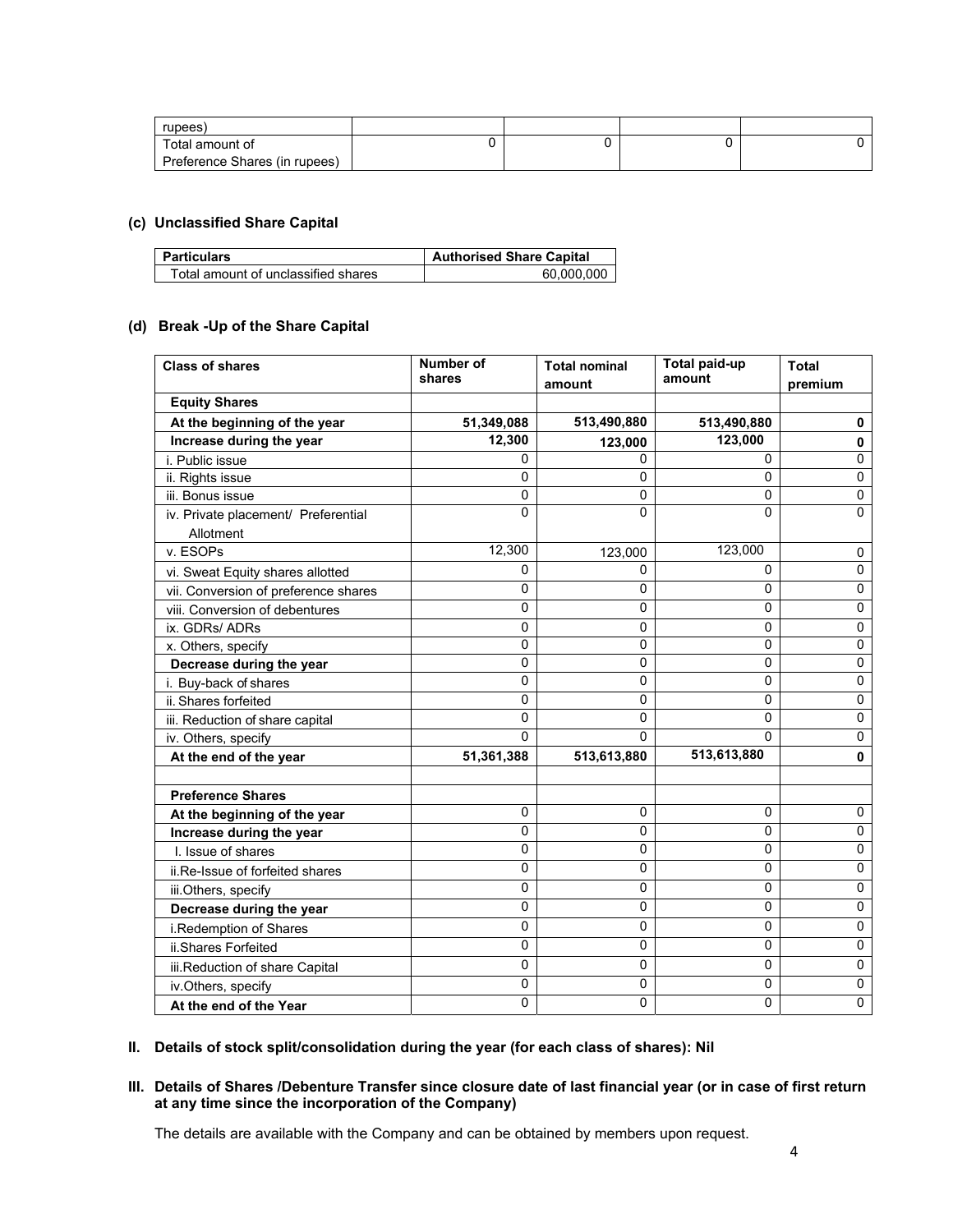## **IV. Indebtedness including debentures (Outstanding as at the end of financial year)**

| <b>Particulars</b>         | <b>Number of units</b> | Nominal value per unit | Total value (in Rs.) |
|----------------------------|------------------------|------------------------|----------------------|
| Non-convertible debentures | 0                      | 0                      | 0                    |
| Partly convertible         | 0                      | 0                      | $\mathbf{0}$         |
| debentures                 |                        |                        |                      |
| Fully convertible          | 0                      | 0                      | 0                    |
| debentures                 |                        |                        |                      |
| Secured Loans (including   | 0                      | 0                      | 87,85,000            |
| interest                   |                        |                        |                      |
| outstanding/accrued but    |                        |                        |                      |
| not due for payment)       |                        |                        |                      |
| excluding deposits         |                        |                        |                      |
| <b>Unsecured Loans</b>     |                        |                        | 1,18,30,28,543       |
| (including interest)       |                        |                        |                      |
| outstanding/accrued but    |                        |                        |                      |
| not due for payment)       |                        |                        |                      |
| excluding deposits         |                        |                        |                      |
| Deposits                   | $\mathbf{0}$           | 0                      | 0                    |
| Total                      |                        |                        | 1, 19, 18, 13, 543   |

## **Details of Debentures**

| <b>Class of debentures</b>    | Outstanding as at the<br>beginning of the year | Increase during<br>the year | Decrease during<br>the year |
|-------------------------------|------------------------------------------------|-----------------------------|-----------------------------|
| Non-convertible debentures    |                                                |                             |                             |
| Partly convertible debentures |                                                |                             |                             |
| Fully convertible debentures  |                                                |                             |                             |

## **V. Securities (other than shares and debentures) : Not Applicable**

## **V. Turnover and net worth of the company (as defined in the Companies Act, 2013)**

| Turnover                            | Rs. 4.39.88.46.635/-     |
|-------------------------------------|--------------------------|
| <b>ii.</b> Net worth of the Company | Rs. 14,96,28,64,868.95/- |

## **VI. (a) SHAREHOLDING PATTERN- Promoters**

| Sr.<br>No.    | Category                                | <b>Equity</b> |            |           | <b>Preference</b> |
|---------------|-----------------------------------------|---------------|------------|-----------|-------------------|
|               |                                         | Number of     | Percentage | Number of | Percentage        |
|               |                                         | shares        |            | shares    |                   |
|               | Individual/Hindu Undivided Family       |               |            | 0         |                   |
|               | (i) Indian                              | <sup>0</sup>  | 0          | 0         |                   |
|               | (ii)Non-Resident Indian (NRI)           |               | 0          | 0         |                   |
|               | (iii) Foreign National (other than NRI) |               | 0          | 0         |                   |
| $\mathcal{P}$ | Government                              | <sup>0</sup>  | 0          | 0         | 0                 |
|               | (i) Central Government                  | 0             | 0          | 0         |                   |
|               | (ii) State Government                   | 0             | $\Omega$   | 0         |                   |
|               | (iii) Government companies              | 0             | 0          | 0         | 0                 |
| 3             | <b>Insurance Companies</b>              | 0             | 0          | 0         | 0                 |
| 4             | <b>Banks</b>                            | 0             | 0          | 0         |                   |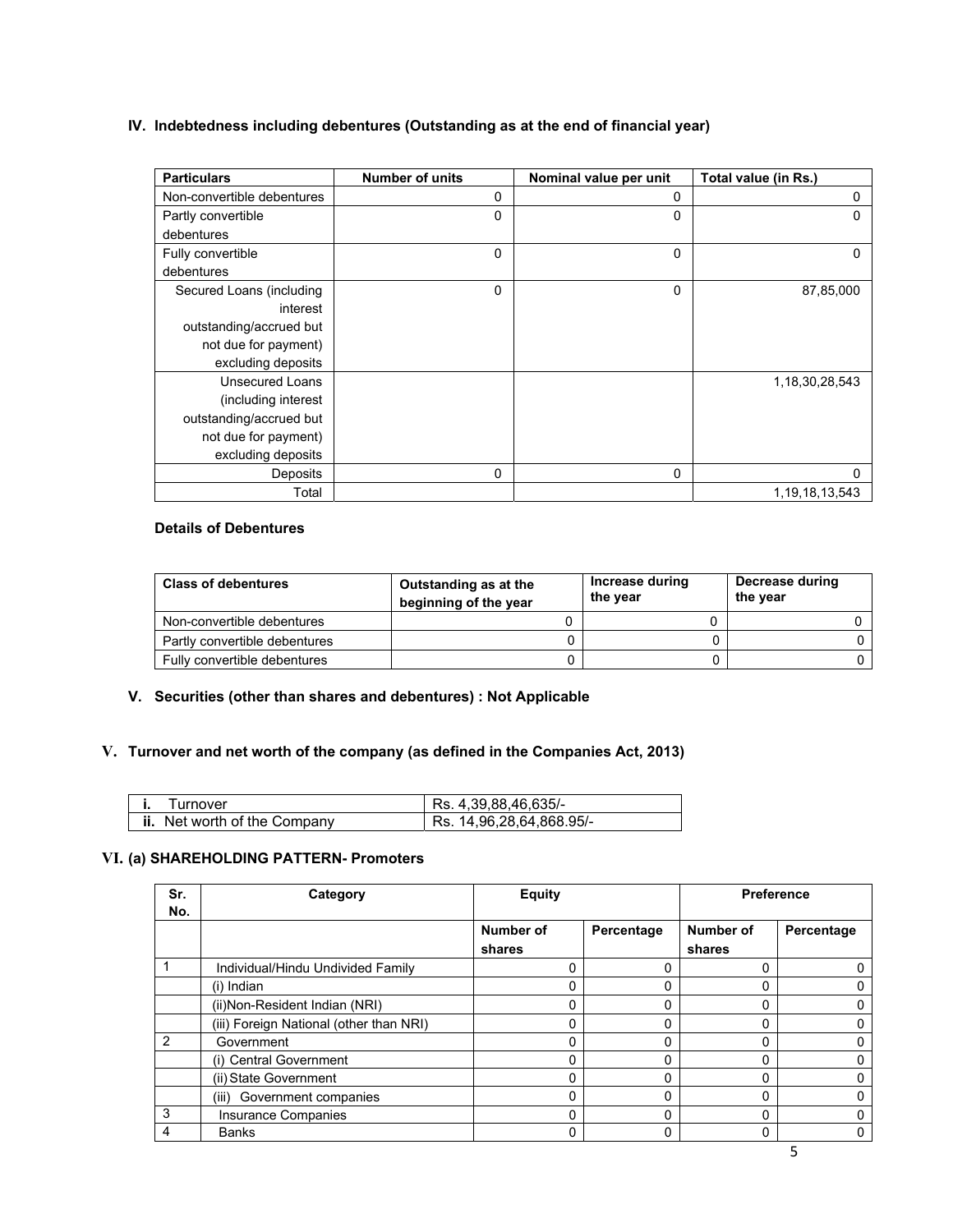|    | <b>Financial institutions</b>        |            |       |  |
|----|--------------------------------------|------------|-------|--|
|    | Foreign Institutional Investors      |            |       |  |
|    | <b>Mutual Funds</b>                  |            |       |  |
|    | <b>Venture Capital</b>               |            |       |  |
|    | Body Corporate (not mentioned above) | 26,439,850 | 51.47 |  |
| 10 | Others, specify                      |            |       |  |
|    | Total                                | 26,439,850 | 51.47 |  |

**Total number of shareholders (promoters): 1** 

## **(b) SHAREHOLDING PATTERN- Public / Other than promoters**

| Sr.<br>No.     | Category                                 | <b>Equity</b> |            |           | <b>Preference</b> |
|----------------|------------------------------------------|---------------|------------|-----------|-------------------|
|                |                                          | Number of     | Percentage | Number of | Percentage        |
|                |                                          | shares        |            | shares    |                   |
| 1              | Individual/Hindu Undivided Family        |               |            |           |                   |
|                | (i) Indian                               | 8,796,390     | 17.13      | 0         | 0.00              |
|                | (ii)Non-Resident Indian (NRI)            | 504770        | 0.98       | 0         | 0.00              |
|                | (iii) Foreign National (other than NRI)  | 0             | 0.00       | 0         | 0.00              |
| $\overline{2}$ | Government                               |               |            |           |                   |
|                | (i) Central Government                   |               |            | 0         | 0.00              |
|                | (ii) State Government                    | 0             | 0.00       | 0         | 0.00              |
|                | (iii) Government companies               |               |            | 0         | 0.00              |
| 3              | <b>Insurance Companies</b>               | 1,453,632     | 2.83       | 0         | 0.00              |
| 4              | <b>Banks</b>                             | 12,817        | 0.02       | 0         | 0.00              |
| 5              | <b>Financial institutions</b>            | 8,085         | 0.02       | 0         | 0.00              |
| 6              | Foreign Institutional Investors          | 2,346,625     | 4.57       | 0         | 0.00              |
| 7              | <b>Mutual Funds</b>                      | 5,145,286     | 10.02      | 0         | 0.00              |
| 8              | Venture Capital                          | $\Omega$      | 0.00       | 0         | 0.00              |
| 9              | Body Corporate (not mentioned above)     | 1,562,844     | 3.04       | 0         | 0.00              |
| 10             | Others, specify                          |               |            | 0         | 0.00              |
|                | Foreign portfolio Investors<br>⋗         | 4,541,394     | 8.84       | 0         | 0.00              |
|                | <b>Trusts</b><br>$\blacktriangleright$   | 58,904        | 0.11       | 0         | 0.00              |
|                | <b>Alternative Investment Funds</b><br>⋗ | 81,813        | 0.16       | 0         | 0.00              |
|                | Overseas Corporate Bodies<br>⋗           | 11            | 0.00       | 0         | 0.00              |
|                | Clearing members<br>⋗                    | 197,623       | 0.38       | 0         | 0.00              |
|                | GDR<br>⋗                                 | 43,040        | 0.08       | 0         | 0.00              |
|                | Unit Trust of India<br>⋗                 | 250           | 0.00       | 0         | 0.00              |
|                | <b>IEPF</b><br>↘                         | 168,054       | 0.33       | 0         | 0.00              |
|                | <b>Total (10)</b>                        | 50,901,089    | 9.91       | 0         | 0.00              |
|                | <b>Grand Total</b>                       | 24,921,538    | 48.52      | 0         | 0.00              |

**Total number of shareholders (other than promoters): 58,186 Total number of shareholders (Promoters + Public/ other than promoters): 58,187** 

#### **VII. NUMBER OF PROMOTERS, MEMBERS, DEBENTURE HOLDERS (Details, Promoters, Members (other than promoters), Debenture holders)**

| <b>Details</b>                 | At the beginning of the year | At the end of the year |  |
|--------------------------------|------------------------------|------------------------|--|
| Promoters                      |                              |                        |  |
| Members (other than promoters) | 59.322                       | 58.186                 |  |
| Debenture holders              |                              |                        |  |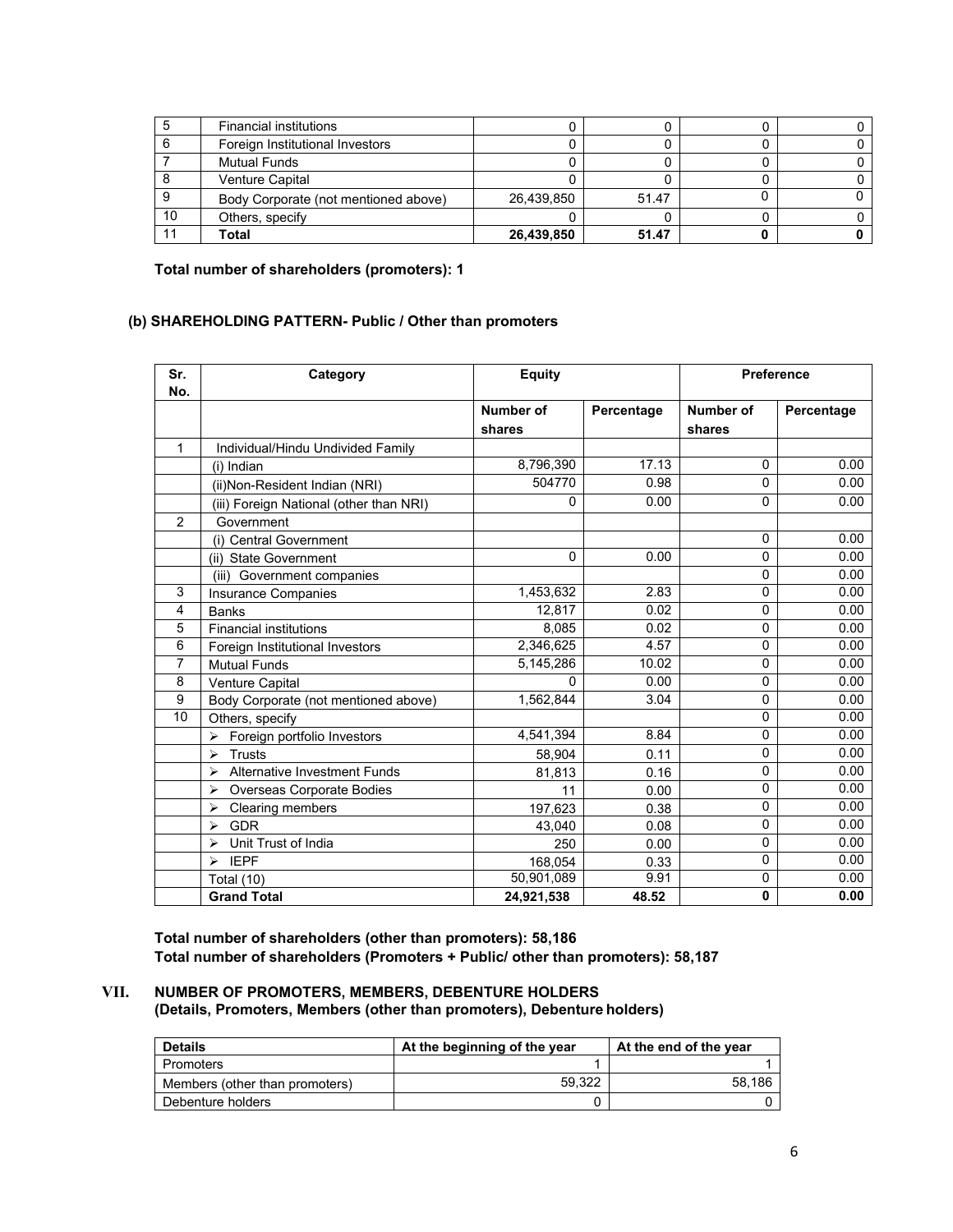## **VIII. DETAILS OF DIRECTORS AND KEY MANGERIAL PERSONNEL**

#### **(A) Composition of Board of Directors**

| Category                    | Number of Directors at the<br>beginning of the Year |                  | Number of directors at the<br>end of the year |                  | Percentage of shares held by<br>directors as at the end of<br>year |                  |
|-----------------------------|-----------------------------------------------------|------------------|-----------------------------------------------|------------------|--------------------------------------------------------------------|------------------|
|                             | <b>Executive</b>                                    | Non-             | <b>Executive</b>                              | Non-             | <b>Executive</b>                                                   | Non-             |
|                             |                                                     | <b>Executive</b> |                                               | <b>Executive</b> |                                                                    | <b>Executive</b> |
| A. Promoter                 | 0                                                   | 0                | 0                                             | 0                | 0                                                                  | 0                |
| <b>B. Non-Promoter</b>      |                                                     |                  |                                               |                  |                                                                    |                  |
| (i) Non-Independent         | 4                                                   | 2                |                                               | $\overline{2}$   | 0.01                                                               | 0.32             |
| (ii) Independent            | 0                                                   | 3                | $\Omega$                                      | 3                | 0                                                                  | 0                |
| <b>C. Nominee Directors</b> |                                                     |                  |                                               |                  |                                                                    |                  |
| representing                |                                                     |                  |                                               |                  |                                                                    |                  |
| (i) Banks & Fls             | 0                                                   | 0                | 0                                             | 0                | 0                                                                  | 0                |
| (ii) Investing              | 0                                                   | 0                | 0                                             | 0                | 0                                                                  | 0                |
| Institutions                |                                                     |                  |                                               |                  |                                                                    |                  |
| (iii) Government            | 0                                                   | $\Omega$         | $\Omega$                                      | 0                | 0                                                                  | 0                |
| (iv) Small Share Holders    | 0                                                   | $\Omega$         | $\Omega$                                      | 0                | 0                                                                  | 0                |
| (v) Others                  | 0                                                   | $\Omega$         | 0                                             | 0                | 0                                                                  | 0                |
| Total                       | 4                                                   | 5                |                                               | 5                | 0.01                                                               | 0.32             |

#### **Number of Directors and Key managerial personnel (who is not director) as on the financial year end date : 8**

#### **(B) (i) Details of Directors and Key Managerial Personnel as on the closure of financial year.**

| Name                      | <b>DIN/PAN</b> | <b>Designation</b>                                    | Number of equity<br>Share(s) held | Date of cessation<br>(after closure of<br>financial year: If any) |
|---------------------------|----------------|-------------------------------------------------------|-----------------------------------|-------------------------------------------------------------------|
| Arun Kumar Nanda          | 00010029       | <b>Director</b>                                       | 166.212                           | ---                                                               |
| <b>Bharat Shah</b>        | 00136969       | <b>Director</b>                                       | 0                                 | ---                                                               |
| Amrita Verma<br>Chowdhury | 02178520       | <b>Director</b>                                       | 0                                 | ---                                                               |
| Ameet Hariani             | 00087866       | <b>Director</b>                                       | 0                                 | ---                                                               |
| Anish Shah                | 02719429       | <b>Director</b>                                       | 0                                 | ---                                                               |
| Sangeeta Prasad           | 02791944       | Managing Director &<br><b>Chief Executive Officer</b> | 7.500                             | 30/06/2020                                                        |
| Suhas Kulkarni            | AACPK7794F     | <b>Company Secretary</b>                              | 5.073                             | ---                                                               |
| Vimal Agarwal             | ADRPA0775G     | <b>Chief Financial Officer</b>                        | 0                                 | ---                                                               |

## **(ii) Particulars of change in director(s) and Key Managerial Personnel during the year: 4**

| <b>Name</b>               | <b>DIN/PAN</b> | Designation at the<br>beginning/ during<br>the financial year | Date of<br>appointment<br>change in<br>designation/<br>cessation | <b>Nature of Change</b><br>(Appointment/<br>change in<br>designation/<br>cessation) |
|---------------------------|----------------|---------------------------------------------------------------|------------------------------------------------------------------|-------------------------------------------------------------------------------------|
| Jayant Manmadkar          | ABSPM9835G     | <b>Chief Financial</b><br>Officer                             | 30/04/2019                                                       | Cessation                                                                           |
| Shailesh Haribhakti       | 00007347       | Director                                                      | 26/07/2019                                                       | Cessation                                                                           |
| Vimal Agarwal             | ADRPA0775G     | <b>Chief Financial</b><br>Officer                             | 26/07/2019                                                       | Appointment                                                                         |
| Amrita Verma<br>Chowdhury | 02178520       | Non-Executive<br>Independent<br><b>Director</b>               | 13/08/2019                                                       | Appointment                                                                         |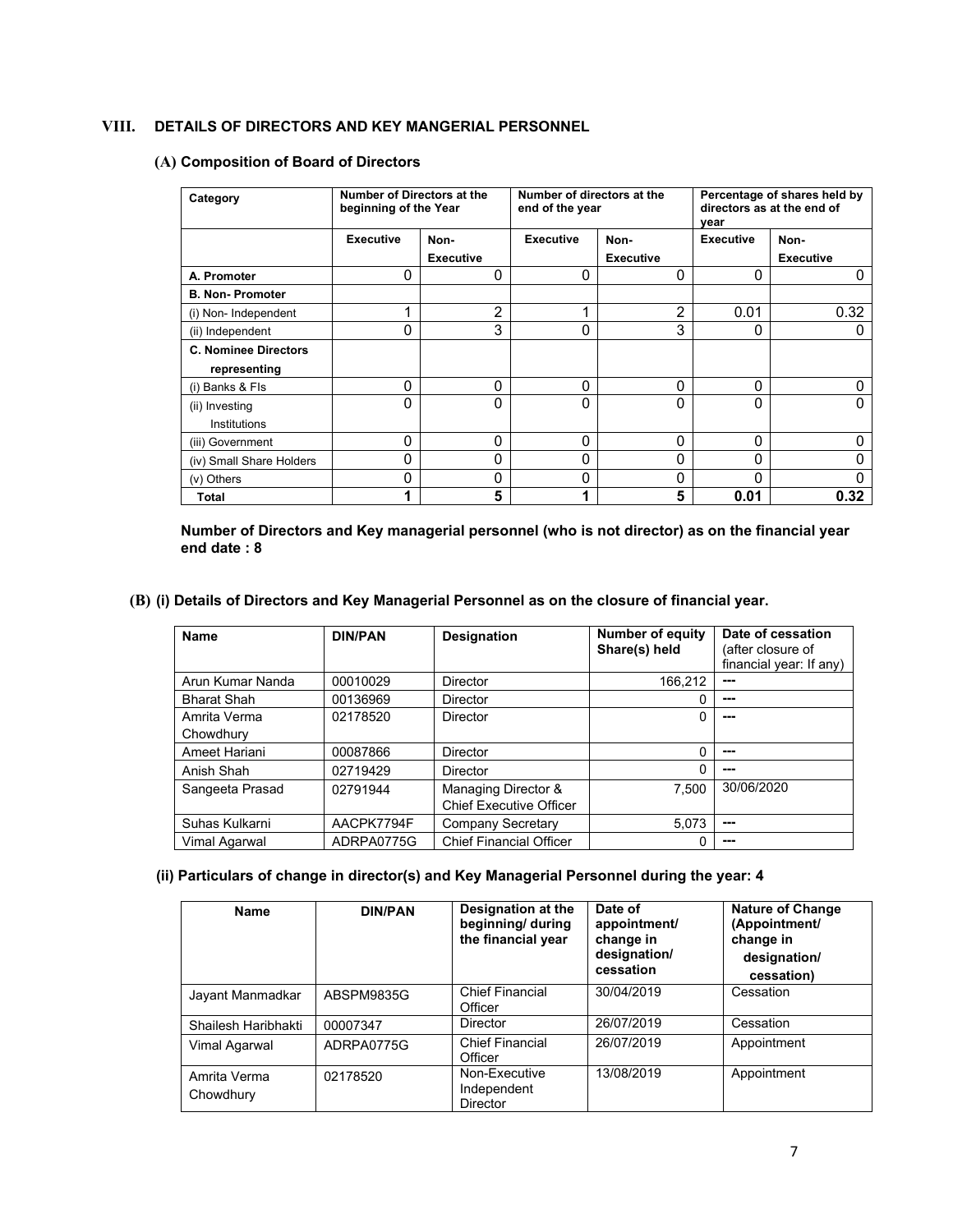#### **IX. MEETINGS OF MEMBERS/CLASS OF MEMBERS/BOARD/ COMMITTEES OF THE BOARD OF DIRECTORS**

#### **A. MEMBERS/CLASS/REQUISTIONED/NCLT/COURTCONVENED MEETINGS**

## **Number of Meetings held: 1**

| <b>Type of Meeting</b>    | Date of Meeting | <b>Total Number of Members</b>    | <b>Attendance</b>             |                            |  |
|---------------------------|-----------------|-----------------------------------|-------------------------------|----------------------------|--|
|                           |                 | entitled to attend the<br>Meetina | Number of<br>members attended | % of Total<br>shareholding |  |
| Annual General<br>Meeting | 26/07/2020      | 58.874                            | 78                            | 52.26                      |  |

#### **B. BOARD MEETINGS**

#### **Number of Meetings held: 9**

| Sr.No | Date of Meeting | <b>Total Number of Members</b> |                               | <b>Attendance</b> |
|-------|-----------------|--------------------------------|-------------------------------|-------------------|
|       |                 | entitled to attend the Meeting | Number of<br>members attended | % of Attendance   |
|       | 15/04/2019      |                                | 6                             | 100               |
|       | 22/04/2019      |                                | 6                             | 100               |
|       | 12/06/2019      |                                | 6                             | 100               |
|       | 26/07/2019      |                                | հ                             | 100               |
| 5     | 12/09/2019      |                                | 5                             | 83.33             |
| 6     | 21/10/2019      |                                | 5                             | 83.33             |
|       | 13/12/2019      |                                | 5                             | 83.33             |
| 8     | 27/01/2020      |                                | 6                             | 100               |
| 9     | 07/02/2020      |                                | 5                             | 83.33             |

#### **C. COMMITTEE MEETINGS**

## **Number of Meetings held: 15**

| Sr.No          | <b>Type of Meeting</b>                                                                   | Date of Meeting | <b>Total Number of</b>     |                | <b>Attendance</b> |
|----------------|------------------------------------------------------------------------------------------|-----------------|----------------------------|----------------|-------------------|
|                |                                                                                          |                 | <b>Members entitled to</b> | Number of      | $%$ of            |
|                |                                                                                          |                 | attend the Meeting         | members        | <b>Attendance</b> |
|                |                                                                                          |                 |                            | attended       |                   |
| 1              | <b>Audit Committee</b>                                                                   | 22/04/2019      | 4                          | 4              | 100               |
| $\overline{2}$ | <b>Audit Committee</b>                                                                   | 26/07/2019      | 4                          | $\overline{4}$ | 100               |
| 3              | <b>Audit Committee</b>                                                                   | 12/09/2019      | 3                          | $\overline{c}$ | 66.67             |
| 4              | <b>Audit Committee</b>                                                                   | 21/10/2019      | 3                          | $\overline{2}$ | 66.67             |
| 5              | <b>Audit Committee</b>                                                                   | 27/01/2020      | 4                          | 3              | 75.00             |
| 6              | Nomination & Remuneration<br>Committee                                                   | 22/04/2019      | 4                          | 4              | 100               |
| $\overline{7}$ | Nomination & Remuneration<br>Committee                                                   | 26/07/2019      | 4                          | 4              | 100               |
| 8              | Nomination & Remuneration<br>Committee                                                   | 21/10/2019      | 4                          | 3              | 75.00             |
| 9              | Nomination & Remuneration<br>Committee                                                   | 07/02/2020      | 4                          | 3              | 75.00             |
| 10             | Nomination & Remuneration<br>Committee                                                   | 17/02/2020      | 4                          | 3              | 75.00             |
| 11             | Corporate Social Responsibility<br>Committee                                             | 22/04/2019      | 3                          | 3              | 100               |
| 12             | <b>Corporate Social Responsibility</b><br>Committee                                      | 21/10/2019      | 3                          | 3              | 100               |
| 13             | Committee for Land Acquisition                                                           | 27/01/2020      | 3                          | 3              | 100               |
| 14             | Stakeholder Relationship<br>Committee                                                    | 21/10/2019      | 3                          | 3              | 100               |
| 15             | Committee for investment in<br>residential Joint Ventures /<br>Large Format Developments | 27/01/2020      | 3                          | 3              | 100               |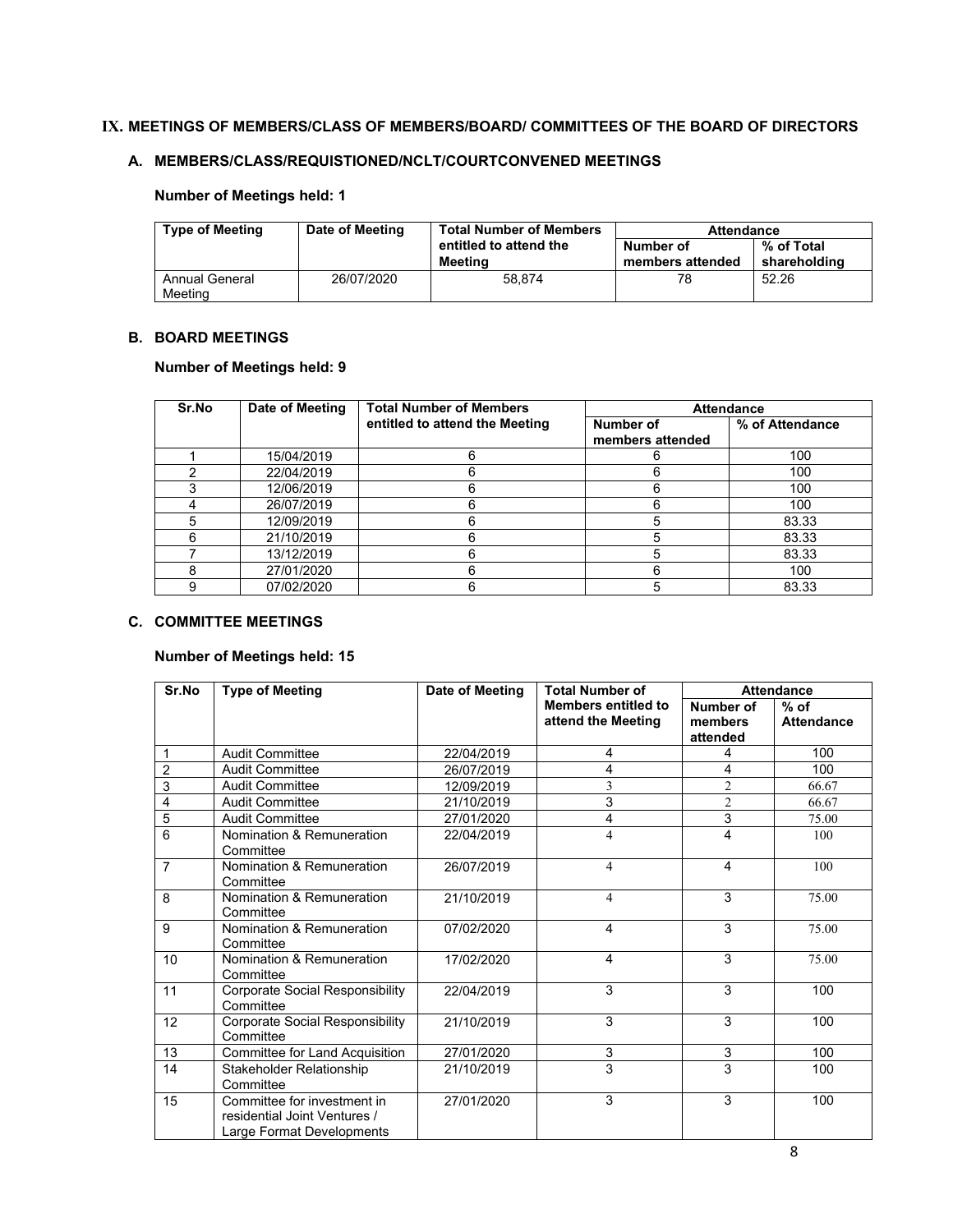### **X. REMUNERATION OF DIRECTORS AND KEY MANAGERIAL PERSONNEL**

Number of Managing Director, Whole-time Directors and/or Manager whose remuneration details to be entered: **1** 

|       |                        |                            |                        |                   | (Rs. In Lakhs)                                    |               |                 |  |
|-------|------------------------|----------------------------|------------------------|-------------------|---------------------------------------------------|---------------|-----------------|--|
| Sr.No | <b>Name</b>            | <b>Designation</b>         | Gross<br><b>Salary</b> | <b>Commission</b> | <b>Stock</b><br>Option/<br><b>Sweat</b><br>Eauity | <b>Others</b> | Total<br>Amount |  |
|       | Ms. Sangeeta<br>Prasad | Managing<br>Director & CEO | 285.48                 |                   |                                                   | 18.83         | 304.31          |  |

Number of CEO, CFO and Company Secretary whose remuneration details to be entered: **3** 

|               |                          |                                   |                               |                   |                                             |               | (Rs. In lakhs)  |
|---------------|--------------------------|-----------------------------------|-------------------------------|-------------------|---------------------------------------------|---------------|-----------------|
| Sr.<br>No.    | <b>Name</b>              | <b>Designation</b>                | <b>Gross</b><br><b>Salary</b> | <b>Commission</b> | <b>Stock Option/</b><br><b>Sweat Equity</b> | <b>Others</b> | Total<br>Amount |
|               | Mr. Suhas Kulkarni       | Company<br>Secretary              | 105.93                        |                   |                                             | 12.76         | 118.69          |
| $\mathcal{P}$ | Mr. Jayantt<br>Manmadkar | <b>Chief Financial</b><br>Officer | 38.68                         |                   |                                             | 14.17         | 52.85           |
| 3             | Mr. Vimal Agarwal        | <b>Chief Financial</b><br>Officer | 96.32                         |                   |                                             | 4.51          | 100.83          |
| Total         |                          |                                   | 240.93                        | 0                 |                                             | 31.44         | 272.37          |

Number of other directors whose remuneration details to be entered: **5** 

| Sr.<br>No.     | <b>Name</b>             | <b>Designation</b> | <b>Gross</b><br><b>Salary</b> | Commission # | <b>Stock</b><br>Option /<br><b>Sweat</b><br>Equity | <b>Others (Sitting</b><br>fees for Board<br>and Committee<br>meetings) | <b>Total</b><br>Amount |
|----------------|-------------------------|--------------------|-------------------------------|--------------|----------------------------------------------------|------------------------------------------------------------------------|------------------------|
|                | Mr. Arun Kumar Nanda    | Director           |                               |              |                                                    | 1,140,000                                                              | 1,140,000              |
| $\overline{2}$ | Mr. Shailesh Haribhakti | <b>Director</b>    |                               |              |                                                    | 520.000                                                                | 520,000                |
| 3              | Mr. Bharat Shah         | <b>Director</b>    |                               |              |                                                    | 1,230,000                                                              | 1,230,000              |
| $\overline{4}$ | Mr. Ameet Hariani       | <b>Director</b>    |                               |              |                                                    | 1,210,000                                                              | 1,210,000              |
| 5              | Ms. Amrita Chowdhury    | <b>Director</b>    |                               |              |                                                    | 720.000                                                                | 720,000                |
|                | Total                   |                    | 0                             |              |                                                    | 4,820,000                                                              | 4,820,000              |

**#** *In view of loss in the FY 2019-20 and at the request made by all Non-Executive Directors, the Board of Directors at its meeting held on 14th May, 2020, has determined that no commission be paid to the Non-Executive Non-Independent Chairman and to Non-Executive Independent Directors for the financial year ended on 31st March, 2020* 

#### **XI. MATTERS RELATED TO CERTIFICATION OF COMPLIANCES AND DISCLOSURES**

- A. Whether the Company has made compliances and disclosure in respect of applicable provisions of the Companies Act, 2013 during the year : Yes
- B. If No, give reasons/observations: Not applicable

#### **XII. PENALTY AND PUNISHMENT- DETAILS THEREOF**

- (A) DETAILS of Penalties/Punishment imposed on Company/ Directors/Officers: **NIL**
- (B) DETAILS of Compounding of Offences Not applicable